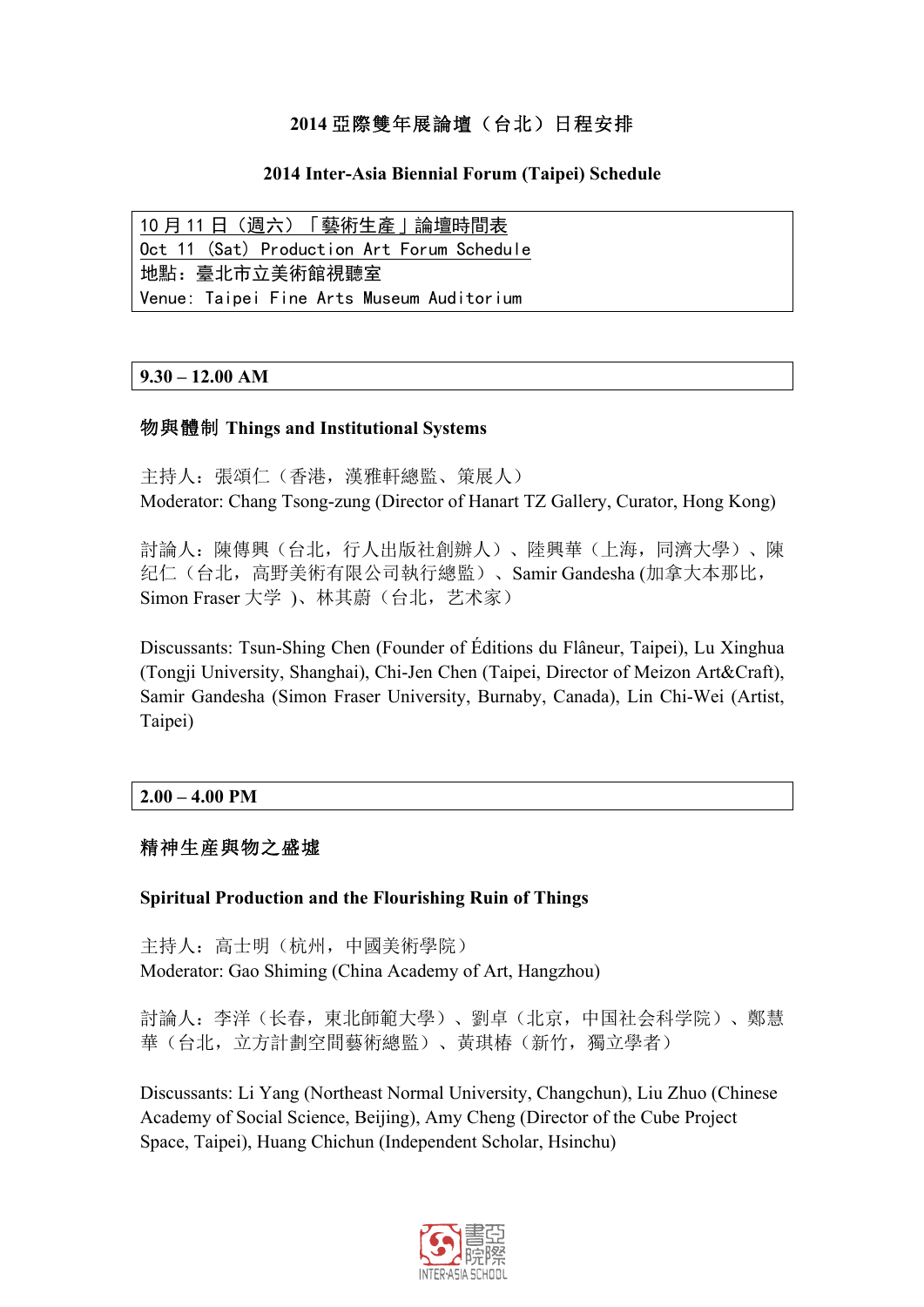## **4.15 – 6.15 PM**

## 技藝的協商與敘事的支配

## **The Consultation of Technology and the Domination of Narrative**

主持人:黃建宏(台北,台北藝術大學) Moderator: Huang Chien-Hung (Taipei National University of Arts, Taipei)

討論人:林麗雲(新竹,交通大學亞太/文化研究室)、陳泰松(台北教育大學)、 朴贊景(2014 第八屆媒體城市雙年展藝術總監)、金宣廷(光州,亞洲文化信 息院藝術總監)

Lin Liyun (Center for Asia-Pacific/Cultural Studies, National Chiao Tung University, Hsinchu), Chen Tai-Song (National Taipei University of Education, Taipei), Park Chan-kyong (Artistic Director, 8th SeMA Biennale Mediacity Seoul 2014, Seoul), Sunjung Kim (Artistic Director of Asia Cultural Information Agency, Asian Culture Complex, Gwangju)

10 月 12 日(週日)會外會(月涵堂) Oct 12 (Sunday) Extracurricular Conference (Yue-han Hall) 地點:月涵堂 Venue: Yue-han Hall

#### **2.00 – 6.00 PM**

#### 綜合討論:作為平台的雙年展還可以作些什麼?

Discussion: What more can be done with Biennales as Platforms?

引言人: 工廠小組(台北), Samir Gandesha (加拿大本那比, Simon Fraser 大学), 朴赞景(2014 第八屆媒體城市雙年展藝術總監),陳界仁(台北,藝術家), 陳光興(新竹,交大亞太/文化研究室)

Moderators/Presenters: Factory Group (Taipei), Samir Gandesha (Simon Fraser University, Burnaby, Canada), Park Chan-kyong (Artistic Director, 8th SeMA Biennale Mediacity Seoul 2014, Seoul), Chen Chieh-Jen (Artist, Taipei), Kuan-Hsing Chen (Center for Asia-Pacific/Cultural Studies, National Chiao Tung University, Hsinchu)